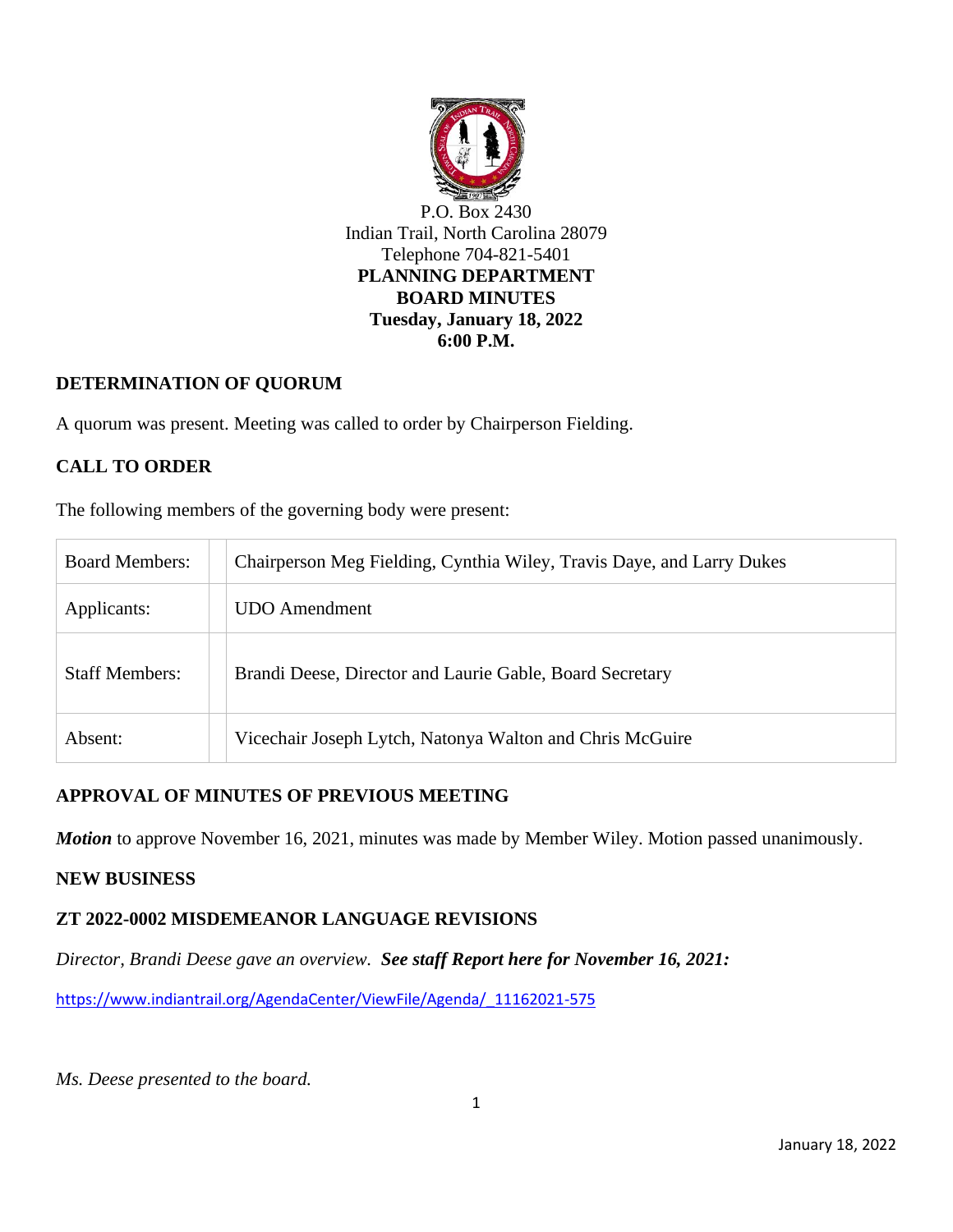## **Board Q & A**

*Chairperson Fielding– Opened the floor to board questions. Questions and comments are as follows:* 

**Member Wiley** asked if this changes the type of category of offense, does it still classify as a misdemeanor?

*Director, Brandi Deese explained it does not, we are decriminalizing it. The dollar amounts are increasing, and we will be able to enforce it on the back end (i.e.) liens to the property, garnish wages or garnish income tax refunds.*

**Chairperson Fielding** asked if this is what we are seeing across the state?

*Director, Brandi Deese concurred this has been a discussion across the state. Since the state is now mandating it, there are a lot of municipalities who went ahead and made this change as well.*

**Board Member Dukes** asked if the Unified Development Ordinance is a state document that all municipalities follow?

*Director, Brandi Deese explained that towns and municipalities have their own Unified Development Ordinances which is specific to each town. There are certain items that the state regulates through state statute that would make those regulations the same.* 

**Chairperson Fielding** asked if we think decriminalizing it will get more compliance?

*Director, Brandi Deese stated not necessarily, she believes for nuisances, weeds, and grass, specifically for chronic violators since the tiered penalty will get their attention a lot faster since the fines will add up quicker.*

**Chairperson Fielding** asked if this applies to businesses or individuals?

*Director, Brandi Deese explained this applies to everybody. Any of the code section, even Engineering's storm water department.*

**Chairperson Fielding** asked how does this work if there is a Homeowners Association?

*Director, Brandi Deese explained HOA's have limited resources regarding how much they can fight or pay an attorney to defend them. We work closely with the homeowner's associations, however, when it comes down to it, the town can be more successful being we have a Code Enforcement Officer to help enforce and a Tax Collector who can set liens if need be.*

**Board Member Dukes** asked how does the ordinance work in conjunction with the homeowner's association? Does this ordinance go along with it, is it in addition to that or does it override it?

*Director, Brandi Deese explained they are different and stand alone. There may be violations of the code that are not a violation of the covenants and restrictions, they kind of operate separate. For those violations that would be an HOA violation and a town violation the dual attack may help to get their attention quicker. If it is*